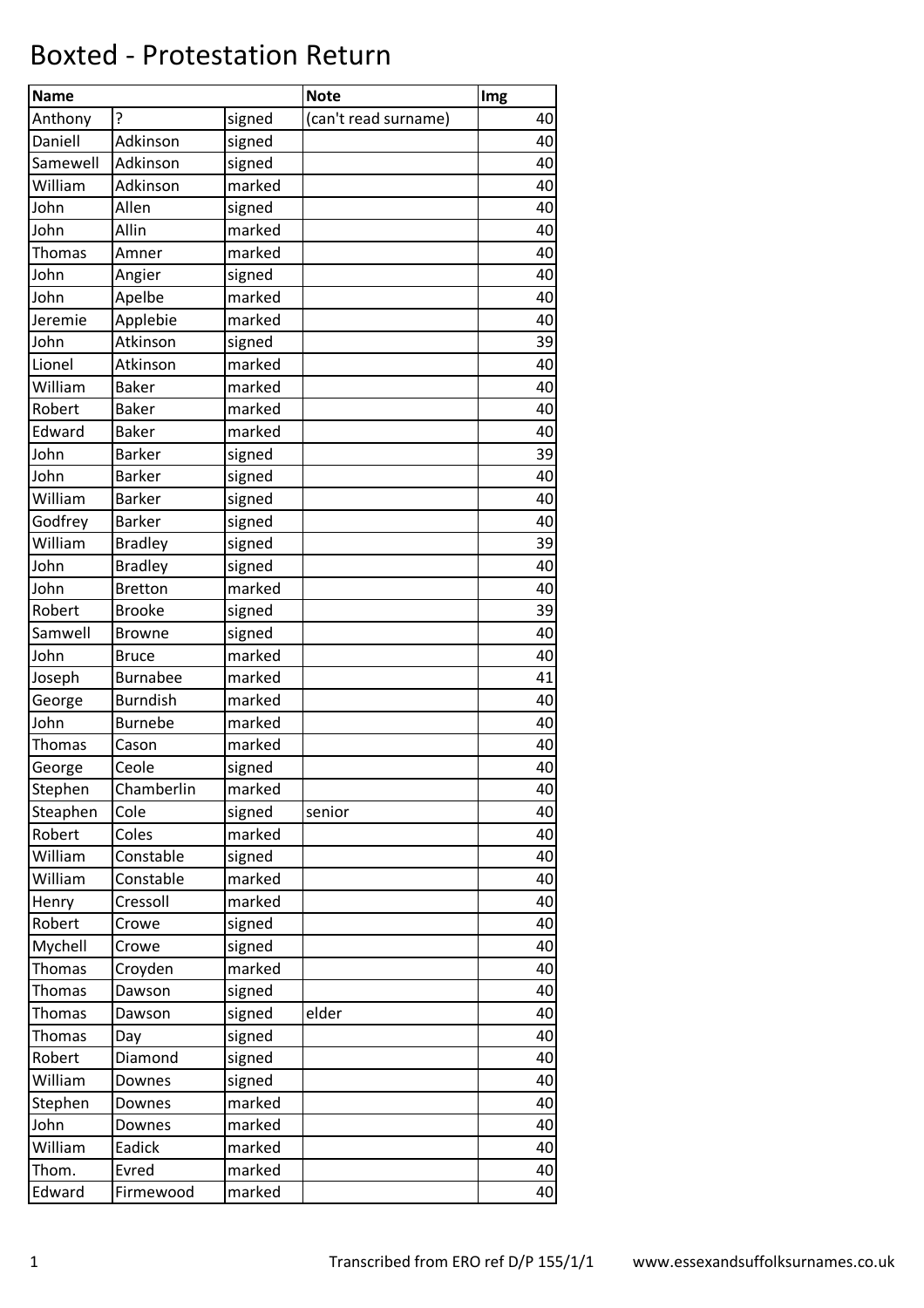## Boxted - Protestation Return

| <b>Name</b>   |                |        | <b>Note</b> | Img |
|---------------|----------------|--------|-------------|-----|
| Stephen       | Fisher         | signed |             | 40  |
| Beniamin      | Furman         | marked |             | 40  |
| Robrte.       | Gibson         | marked |             | 40  |
| Tymothy       | Golsbur        | marked |             | 40  |
| Richard       | Golsbur        | signed |             | 40  |
| John          | Goodaile       | marked |             | 40  |
| Robert        | Greene         | marked |             | 40  |
| John          | Harden         | marked |             | 40  |
| <b>Thomas</b> | Harvey         | marked |             | 40  |
| Allen         | Haukens        | signed | senior      | 40  |
| John          | Hawkes         | signed |             | 40  |
| Allen         | <b>Hawkins</b> | signed |             | 40  |
| Daniel        | Hinde          | marked |             | 41  |
| John          | Hines          | signed |             | 40  |
| Robrte.       | Hinsom         | marked |             | 40  |
| John          | Hospitts       | marked |             | 40  |
| <b>Thomas</b> | Houe           | marked |             | 40  |
| William       | How            | marked |             | 39  |
| Richard       | How            | marked |             | 40  |
| Jonas         | How            | marked |             | 40  |
| Thom.         | How            | marked |             | 40  |
| Edward        | How            | marked |             | 40  |
| Jonas         | Howe           | marked |             | 40  |
| John          | Hubbert        | signed |             | 40  |
| Richard       | Johnsonn       | signed |             | 40  |
| William       | Jollye         | signed |             | 40  |
| Daniell       | Kinge          | marked |             | 40  |
| Thomas        | Kinge          | marked |             | 40  |
| Nath.         | Kirkland       | signed | vicar       | 39  |
| Willm.        | Knap           | marked |             | 40  |
| Frances       | Koler?         | signed |             | 40  |
| Richard       | Laflin         | signed |             | 40  |
| Thomas        | Lambe          | marked |             | 40  |
| John          | Lawrence       | marked |             | 40  |
| Richard       | Lorance        | marked |             | 40  |
| William       | Lorance        | marked |             | 40  |
| Jefery        | Lowrans        | signed |             | 40  |
| Robert        | Lufkin         | signed |             | 40  |
| Abraham       | Lufkin         | signed |             | 40  |
| John          | Man            | marked |             | 40  |
| Robert        | Maydstone      | signed |             | 39  |
| John          | Maydstone      | signed |             | 40  |
| John          | Messing        | signed |             | 39  |
| John          | Messing        | marked | younger     | 40  |
| Thomas        | Messing        | marked |             | 40  |
| Robert        | Messings       | marked |             | 40  |
| Robert        | Mixer          | signed |             | 40  |
| William       | Mixer          | signed |             | 40  |
| Henry         | Mixer          | marked |             | 40  |